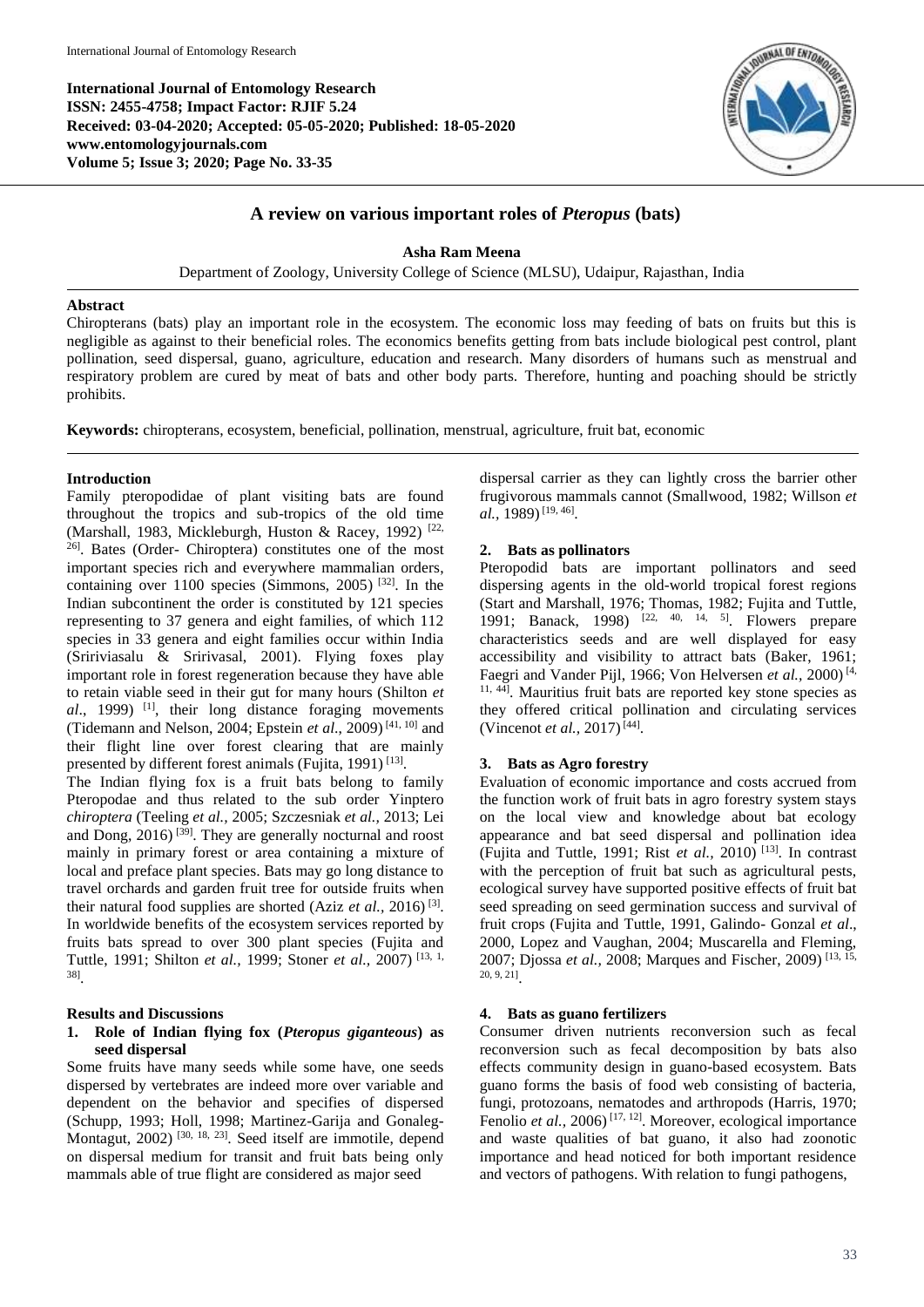in sectivores bat are reported to be the main competitors as reservoirs of fungi for examples *Histoplasm capsulatum*, *Coccidioides immities*, *Cryptococcus laureentii* and *Blastomyces dermatitidis* (Yammato *et al.,* 1995; Garcia-Hermoso *et al.,* 1997; Mattsson *et al.,* 1999; Bunnell *et al.,*  $(2000)$  [16, 25, 8]. The difference in guano composition report that guano from bats in types of feeding niche may dynamical after the design of ecosystem (Justin and Roark, 2007)

# **5. Bats as foods**

The economic loss may feeding of bats on fruits bat this is negligible as against to their beneficial roles (Varghese, 1998; Sirinivasalu and Srinivasalu, 2001a). Bats live ecological habitats, such as roosting in trees, inhabiting coastal region and feeding from fruit and because they are source of food for some human populations several *Pteropus* species come into indirect or direct contact comes with human and cattle (Mickleburgh et al., 1992; 2009)<sup>[27]</sup>.

### **6. Bats as agriculture**

In Southeast Asia reviews into bats pollination have usually focused on the smaller nectarivorous (Stewart, Makow sky & Dudash, 2014). Pterepodids reporting how the updating of economically important fruit crop in the area rest upon the co evolutionary nature of bat-plant association (e.g. Acharya, Racey, Sotthibandhu & Bumrunngsri, 2015; Bumrunngsri, Sripaoraya, Chongsirisridith & Racey, 2009; Bumrungsri & Sripao-vaya, 2008). One specially reported example of this southeast Asia durian (Duriozibothinus) a beneficial fruit crop thoughout the areas both culturally and economically (Start and Marshall, 1976)<sup>[22]</sup>. While many modern agricultural cultivars are now famous semi-wild durian has long been grown for household using in Malaysia, Indonesia and Southern Thailand (Bumrungsri *et al.,* 2009).

# **7. Bats as medicine**

The main causes for the fast decline of *Pteropus natunae* in Sarawak are considered wild meat and Chinese traditional medicine (Gumal *et al.,* 1998). In India many disorder of humans such as menstrual and respiratory problems are cured by meat of bats and other body parts. Fruit bats are often known to as messenger of the god lord Shiva and they also help to conserve rain forest (Vanitharani, 2005).

# **Conclusion**

Bats are found everywhere in the world mainly in tropical and temperate regions. Public awareness on the benefits of bats in pollination, seed dispersal, medicine, food agro forestry and the importance of their as natural organic fertilizers may preserve their roosting habitats. Therefore, it needs an environmental awareness platform to focus on the importance of sanctified overview the local people for biodiversity conservation in sustainable manner.

# **References**

- 1. Shilton LA, Altringham JD, Compton SG, Whittaker RJ. Old World fruit bats can be long-distance seed dispersers through extended retention of viable seeds in the gut. Proc Biol Sci. 1999; 266(1416):219-223. doi:10.1098/rspb.1999.0625.
- 2. Acharya PR, Racey PA, Sotthibandhu S, Bumrungsri S. Feeding behaviour of the dawn bat (Eonycteris spelaea) promotes cross- pollination of economically important plants in Southeast Asia. Journal of Pollination Ecology, 2015; 15:44-50.
- 3. Aziz SA, Olival KJ, Bumrungsri S, Richards GC, Racey PA. The conflict between Pteropodid bats and fruit growers: species, Journal of Threatened Taxa | www.threatenedtaxa.org | 26 July 2018 | 10(8): 12073– 12081Mapping of human-wildlife interaction of Mauritius Fruit Bat Anthony *et al*.12079legislation and mitigation, pp. 377-426. In: Voigt, C.C. & T. Kingston (eds.). Bats in the Anthropocene: Conservation of Bats in a Changing World. Springer, Heidelberg, 2016, i–ix, 606pp.
- 4. Baker HG. The adaptation of flowering plants to noc turns al and crepuscular pollinators. Quarterly Review of Bio logy. 1961; 36:64-73.
- 5. Banack SA. Diet selection and resource use by flying foxes (Genus Pteropus). Ecology. 1998; 79:1949-1967.
- 6. Bumrungsri S, Harbit A, Benzle C, Carmouche K, Sridith K, Racey P, *et al*. The pollination ecology of two species of Parkia (Mimosaceae) in southern Thailand. Journal of Tropical ecology, 2008; 24:467- 475.
- 7. Bumrungsri S, Sripaoraya E, Chongsiri T, Sridith K, Rackey P. The pollination ecology of durian (*Durio zibethinus*, Bombaceae) in Southern Thailand. Journal of Tropical ecology, 2009; 25:85-92.
- 8. Bunnell JE, Hice CL, Watts DM, Montrueil V, Tesh RB, Vinetz JM, *et al*. Detection of pathogenic Leptospira spp. Infections among mammals captured in Peruvian Amazon basin region. Am. J Trop. Med. Hyg. 2000; 63:255-258.
- 9. Djossa BA, Fahr J, Kalko EKV, Sinsin BA. Fruit selection and effects of seed handling by flying foxes on germination rates of Shea trees, a key resource in northern Benin, West Africa. Ecotropica. 2008; 14:37- 48.
- 10. Epstein JH, Olival KJ, Pulliam JRC, Smith C, Westrum J, Hughes T, *et al*. *Pteropus vampyrus*, a hunted migratory species© 2013 The Authors. Journal of Applied Ecology © 2013 British Ecological Society, Journal of Applied Ecology, 51:376-387386 M. B. Hahn *et al*. with a multinational home-range and a need for regional management. Journal of Applied Ecology. 2009; 46:991-1002.
- 11. Faegri K, Van Der Pijl L. The principles of pollination ecology. Pergamon Press, Elmsford, UK, 1966, 248 pp.
- 12. Fenolioo DB, Greaning GO, Collier BA, Stout JF. Coprophagy in a cave adapted salamander: the importance of bat guano examined through nutritional and stable isotope analyses. Pro. R. Soc, 2006; 273 B:439-443.
- 13. Fujita MS, Tuttle MD. Flying foxes (Chiroptera: Pteropodidae) threatened animals of key ecological and economic importance. Cons. Biol. 1991; 5:455-463.
- 14. Fujita MS. Flying fox (Chiroptera: Pteropodidae): Threatened animals of key ecological and economic importance. Conservation Biology. 1991; 5:455-463.
- 15. Galindo-Gonzalez J, Guevara S, Sosa VJ. Bat- and bird-generated seed rains at isolated trees in pastures in a tropical rainforest. Conserve. Biol. 2000; 14:1693- 1703.
- 16. Garcia-Hermoso, Mathoulin-Pelisser S, Couprie B, Ronin O, Dupont B, Dromer F, *et al*. DNA typing suggests pigeon droppings as a resource of pathogenic. Crytococcus neoformans serotype D.J. Clinic. Microb. 1997; 35:2683-2685.